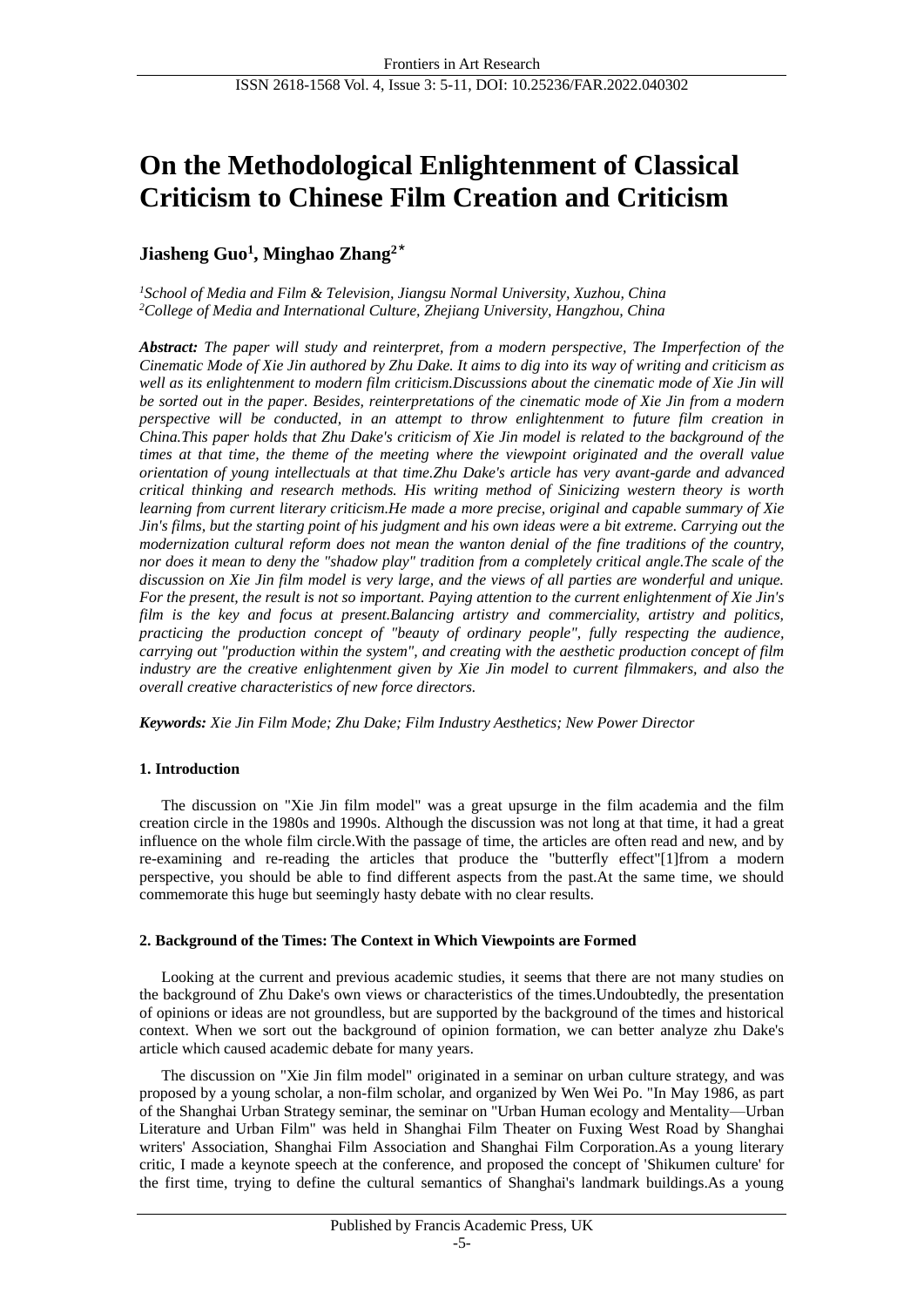literary critic, I made a keynote speech at the conference, and proposed the concept of 'Shikumen culture' for the first time, trying to define the cultural semantics of Shanghai's landmark buildings.In my speech, I also criticized Xie Jin film model, arguing that the images of women who endure humiliation and bear the burden of humiliation represent the moral and aesthetic tastes of the agricultural age, and cannot be in line with urban civilization and its modernity."[2]Thus,from the perspective of the originator and the place of the discussion, it is against the general law that such a brief point of view of the conference, a brief point of view of a non-film academic conference, has been widely discussed in China.Contingency also contains inevitability,the formation of this discussion is closely related to the historical context at that time, the full attention of film industry experts and the overall strategy of the country's cultural opening.

The formulation of opinions and the formation of discussions are related to the "place of opinion formation" and the cultural opening strategy of the country at that time.Before analyzing Zhu Dake's article and opinions, we need to see the purpose of this originating seminar and the theme of the seminar,which is aimed at "leading the revival of Chinese culture"and carrying out cultural opening and cultural revival.In 1986, under the planning of Mr. Wang Yuanhua, former minister of the Propaganda Department of the Municipal Party Committee, Shanghai held the seminar on urban culture strategy.It was Shanghai's most open-minded moment since 1976, showing its ambition to lead a cultural renaissance in China.Writers and scholars from Beijing and Shanghai, as well as cultural officials such as Xia Yan, Shi Ximin and Yang Xiguang, were invited to attend the conference, totaling more than 300 people.It is said that the "Proposal on Formulating Shanghai Cultural Development Strategy" (draft) was also drawn up.Nineteen years later, Mr. Zhu Houze, the then head of the Central Propaganda Department, once explained to me the reasons for cultural openness at that time.He pointed out, 'This is Hu Yaobang's strategic thinking, without him, there would be no benign situation of cultural openness at that time.'"[2]

Based on this, Zhu Dake, who was a speaker at the conference at that time, proposed that Xie Jin's film "represents the moral-aesthetic taste of the agricultural era, and cannot be in line with urban civilization and its modernity", which can be reasonably explained.He criticized Xie Jin's films from the perspective of the revival of Chinese culture and the opening of Chinese culture. His purpose is actually the same as the theme of the whole conference, that is to promote the revival of Chinese culture.

So, from this point of view, the shaping of traditional Confucian women in Xie Jin's films at that time did not conform to the strategic layout of the era and the theme of the conference,"The symbol of Xie Jin Confucianism is women's shape, and many qualities such as submissiveness, kindness, industriousness, perseverance, gentleness, respectfulness, thrift, three obedience and four virtues, and self-sacrifice have accumulated into the standard image of an old-fashioned woman. It is a deformed product of patriarchal culture."[3]In fact, it is not difficult to see from this that Zhu Dake has feminist ideas, and he criticizes Xie Jin's films from the perspective and arguments of equality between men and women in the new era.He also represented the thought and cultural attitude of a class of young intellectuals who were looking forward to cultural revival at that time,"The core concept of Zhu Dake's above-mentioned critical discourse is 'tradition and modernity', which is to criticize the 'traditional factors' in Xie Jin's films from the standpoint of the so-called modernity named after the 'May Fourth Spirit'.This was the general position of the radical elite in the 1980s."[4]

# **3. Text Analysis: Precise and Ingenious Generalizations and Extreme Ideas**

Looking at the general overview of Zhu Dake's articles at that time, we can find his cutting-edge academic insight and reflection on the times, and we can see his indignation as a young intellectual, a persistent expression of his own ideas.In the expression of his clear views, Zhu Dake showed a forward-looking cultural research and cultural criticism, but also showed a kind of arbitrariness or individuality.Leaving aside for the moment whether it is reasonable for him to attribute the director's creative characteristics to "mode" through only three films, his social and cultural analysis and historical summary of the three films show that his summary is shrewd and original.

Zhu Dake's critical vision is very broad and unique, using research methods such as structuralism and cultural criticism.However, the critical methods and distinctive, precise and ingenious generalizations in the article seem to serve some of his overly avant-garde and somewhat extreme ideological cores.As Yu Yingshi believes, in terms of attitude and form, the intellectual elites of the 1980s continued to inherit the radicalism including the Cultural Revolution since the May Fourth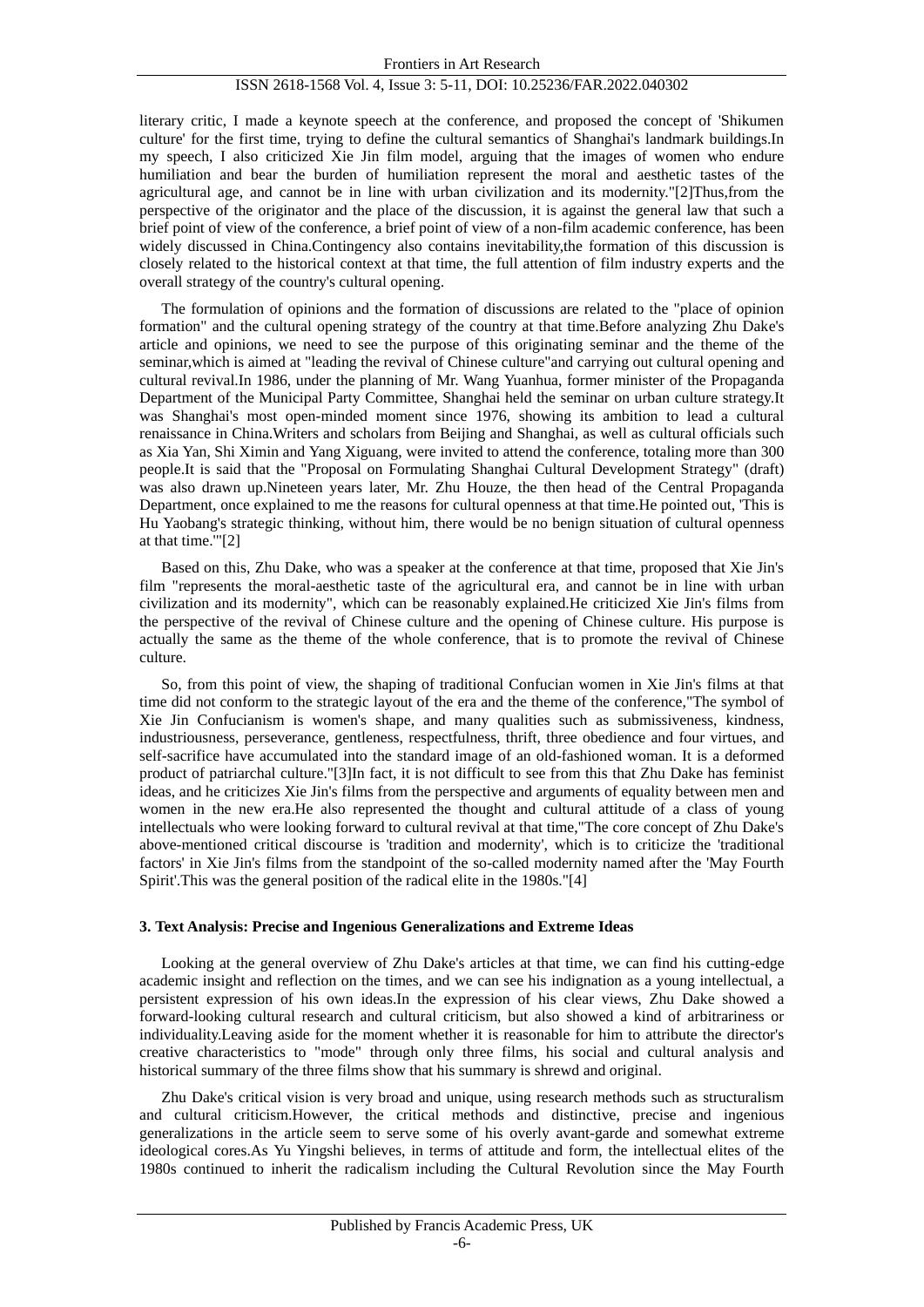Movement[5].Undoubtedly, Zhu Dake also has this kind of radicality, and has a kind of thought of "comprehensive criticism of traditional culture".

Indeed, as a young scholar at that time, Zhu Dake's critical intensity and skillful use of methods are commendable, because he used a different way of film criticism from the past in China. "He breaks away from the critical mode of theme analysis and character analysis, as well as the superficial attitude of the impression of view in the past Chinese film reviews .His use of academic discourses such as structuralist narratology and archetypal criticism theory initially showed a certain academic depth."[6]

First of all, Zhu Dake did not correctly understand or handle the "cultural analysis" when he consciously used the textual method to carry out ingenious structural splitting and textual cultural interpretation of the film,and in the critical process, there is a kind of far-fetched and plausible overall problem.

The article points out ,"There are various superficial and deep cultural codes in Xie Jin mode, which obey some common structures, functions and characteristics."[3]It can be seen that Zhu dake split xie Jin's films as a structure and judged them from the perspective of induction and summary.This kind of judgment vision and perspective was relatively new at that time, and this kind of analysis method biased towards text codes also had a certain pioneering and expansive nature.

From the perspective of structuralism and cultural analysis, Zhu Dake pursues and examines the links, codes and procedures of Xie Jin's films."Just like the established model of all popular culture, Xie Jin's code of moral emotion is always arranged according to prescribed procedures, from which four moral matrixc be separated: 'good people are wronged', 'value discovery','moral exhortation', and 'good will overcome evil'"[3].Here, he argues that the emotional processing method of Xie Jin's films is an established model of popular culture, and uses the text as a program device from the perspective of structuralist research to dialysis out several established models or moral matrix.Moreover, he compares xie Jin's four moral matrix or structure combination with Hollywood classic narrative structure, and concludes that Xie Jin's films have some characteristics of Hollywood films, "As long as you think about it a little, you can find that Xie Jin's moral myth has some kind of kinship with Hollywood.That kind of Cinderella story used to be one of the staples of Hollywood business movies, and it stuck to deep structures from 'good men are wronged'(Cinderella is abused by her stepmother),'value discovery'(the prince falls in love with her at first sight),'moral exhortation'(the stepmother has a change of heart)and 'good will overcome evil'(they get married and Cinderella becomes queen). A large number of Hollywood classics, such as Waterloo Bridge and The Sound of Music, are all wonderful interpretations of this structure."[3]

However, in the process of structural analysis and research, Zhu Dake did not make an in-depth analysis of the differences between Chinese and Western cultures and the correspondence of internal structure, so that he was a little far fetched in language expression and comparison with Hollywood films.On the one hand, he took some Hollywood works as reference and the parameters of the comparative study were not very large,On the other hand, the context and emotional concept of China and Hollywood are different.Hollywood romantic films and other types of films focus on personal consciousness and heroism or romanticism, but Xie Jin's film is based on "reflection".It is a revolution of reflection that affects all the people of the country, and it turns its vision to the little people and pays attention to the individuals in the current of the times and takes care of them—this is also one of the reasons why Xie Jin's films attract audiences.

Therefore, this mode of Xie Jin's films is not so much a "mode", but rather a general artistic characteristic that China has had since the development of opera art and an expression of China's overall moral concept.Xie Jin grasped the key to the construction of the script—turning, conflict, reversal,and also dealt with the Chinese-style "big reunion" ending.From the excellent opera works such as "Zhang Xie Zhuang Yuan" and "Injustice to Dou E", we can actually find the general characteristics of this creation: good people are wronged—value discovery—moral exhortation—good will overcome evil.From another point of view,,Xie Jin is actually an innovation and inheritance of the concept of Chinese shadow play, and is a director who fully pays attention to the times and culture.As Jiang Junxu said in the article Xie Jin Films Belong to the Times and Audiences,"Xie Jin has a strong sense of historical mission and superiority, so his works are always full of a strong sense of the times. Xie Jin's films are not Hollywood-style moral myths, but true reflections of real life."[7]

Secondly, Zhu Dake seems to criticize Xie Jin's films from a completely westernized point of view, using the research methods of feminist criticism and the perspective of cultural criticism,but he lacks the research perspective of traditional Chinese culture and Chinese culture of good character, which makes his overall judgment seem to be arbitrary, too westernized, and not based on the people and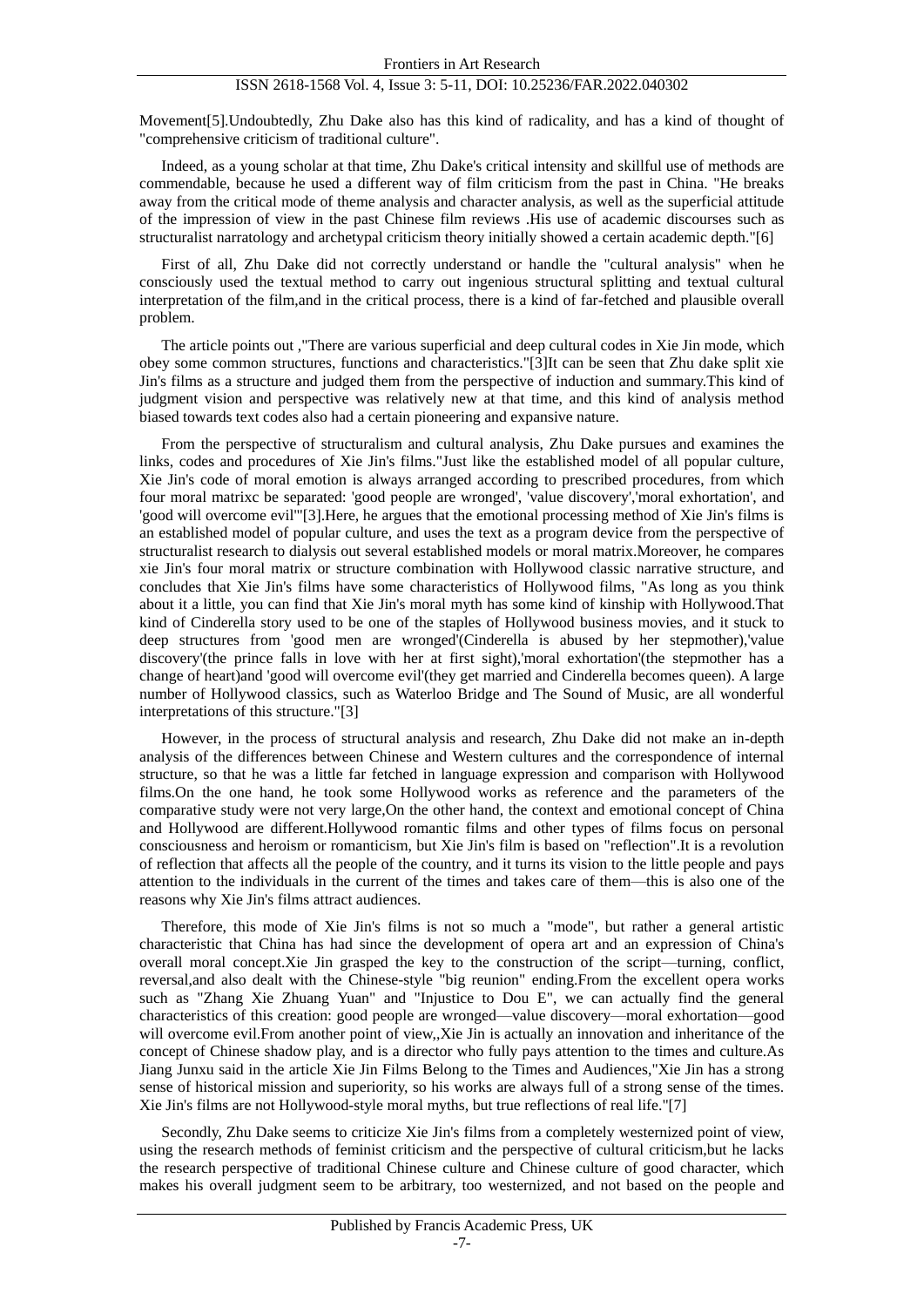historical development.

From the viewpoints of second sex, male accessories, "fixation", "stylization", "the viewed", and "satisfying the patriarchal imagination", he made a pungent and sharp critique of Xie Jin's way of portraying female characters,"The symbol of Xie Jin Confucianism is the shape of women. Many qualities, such as meekness, kindness, diligence, fortitude, gentleness, courtesy and frugality, three obedience and four virtues, and self-sacrifice, have accumulated into the standard image of old-fashioned women, which is the abnormal product of patriarchal culture.Those earthen huts, shabby huts and Chaimen courtyards silently express their stubborn fascination with the way of life in the agricultural (nomadic) community where men ploughing and women weaving.Medieval-style well-off homes are now the highest form of human happiness. On the contrary, family destruction (such as Luo Qun, Han Yuxiu, Yang Gaihua) is the pinnacle of tragedy;according to the same logic, the biggest punishment for people like Wu Yao is to make Song Wei run away angrily and make them lose their family forever.The above-mentioned codes of familyism are sometimes displayed in the form of "patriotism":Xu Lingjun's refusal to go abroad to inherit property, in addition to depriving the country of the opportunity to earn large amounts of foreign exchange, can only show a certain psychological inertia to stick to the ancient way of life, and a certain peasant-style nostalgia for family and land."It can be seen that Zhu dake made a very refined and highly generalized summary of the commonness of female roles in Xie Jin's films, and found xie Jin's way of dealing with contradictions, emotions and laws, private and public, that is, "patriotism" is the expression technique to resolve contradictions.

It is untenable to judge Xie Jin as the suspect of male chauvinism only from the female's good and fearless spirit of self-sacrifice.In fact, from another point of view, this is actually Xie Jin's attention and praise for the female group, and it precisely expresses a sense of equality and liberation of women as the main body of the narrative and the protagonist.On the other hand, it is inappropriate to say that this is an old, ancient psychological inertia from the "homesickness".The sense of family and country is a good tradition in China. As an old saying goes, cultivate one's morality, govern the country, and level the world. Family and country are one. Homesickness complex is not only the common psychology of people in China but also all over the world.Land is the soil of the "roots" of a country and a nation.If according to Zhu Dake's opinion, "earning a large amount of foreign exchange" is "modern" and "the spirit of the May Fourth Movement", then his argument is not very correct and extreme.

Finally, zhu dake's sensitivity and extreme is also reflected in the expression, judgment and summary of his article.In the article, he mentioned problems in Xie Jin's film,"The problem is not the commercial nature of Xie Jin's model. A more disturbing situation is that the interests Xie Jin caters to have nothing to do with the so-called modern consciousness, but merely a traditional cultural mentality that people call 'national character'. They became the ethnic basis of xie Jin's model, and when this mentality expanded infinitely and became the hard core of Xie Jin's model, a kind of transformed film Confucianism was quietly born."Undoubtedly, he saw the commercial nature of Xie Jin's films, and also saw the respect of Xie Jin's films for the general audience and the public of the times, and he was keenly aware of the inheritance and innovation of Xie Jin's films to Chinese traditional culture.However, he judged with "modern consciousness", so that the conclusion of total denial is too arbitrary, and his political criticism perspective in which Xie Jin's films are attributed to "film Confucianism" is extremely provocative.This awareness of the film's retrogression, and his strong critical words, can be seen as a kind of extreme and westernized nature of his young intellectuals at that time.

To sum up, it is not difficult to find that Zhu Dake examines and criticizes Xie Jin's films from the perspective of "tradition and modernity" and "the process of modern cultural transformation".As his last concluding sentence, which is both argumentative and critical,"Xie Jin's film is now in the process of Chinese cultural transformation, a serious dissonance, a vigorous step back from the spirit of the May Fourth Movement, so it has become an urgent historical requirement to decipher, reevaluate and subelate xie Jin's mode."

It can not be ignored that although Zhu Dake is based on the vision and perspective of cultural change or cultural innovation and modernization process, his modernization and cultural innovation seem a little extreme, with opposition to excellent and good Chinese traditional culture and civilization.It is true that he drew on the methods of foreign criticism to make film criticism more academic, but what he thought or expressed in his article was a less eclectic attitude.The process of cultural change is not necessarily Westernization or creation and production according to foreign routines. In fact, the essence of cultural process and cultural change is to serve the people and national development. The cultural process does not mean to deny the tradition, but to inherit and carry forward the tradition, respect the audience and base on the people.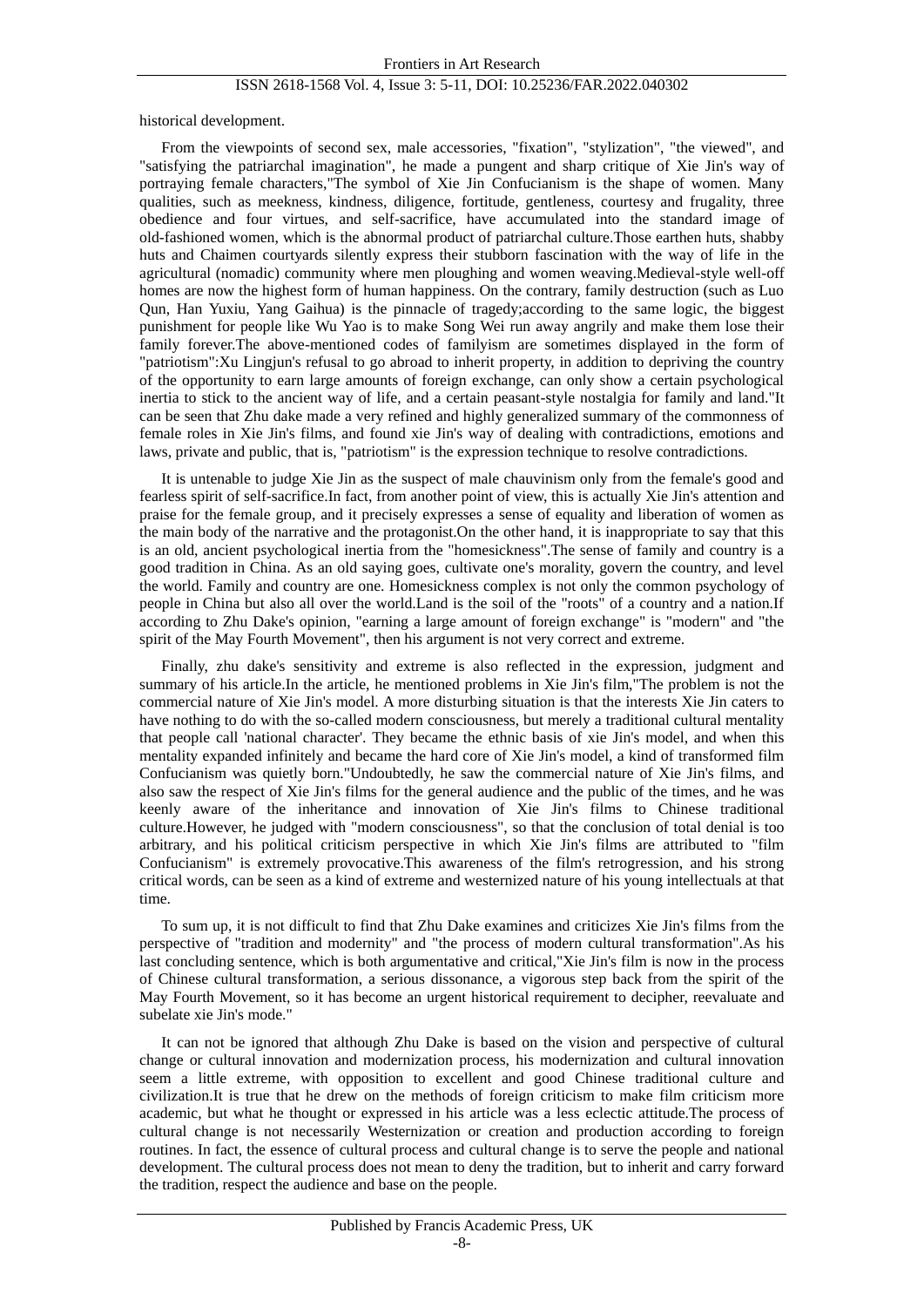#### **4. "The Times Have Xie Jin but Xie Jin Has No Times": The Current Reflection On Xie Jin Model**

It is true that the fermentation of the discussion is inseparable from the constant contention of relevant scholars. Another article was published in Wen Wei Po on the same day as Zhu Dake's article, Xie Jin's Films Belong to the Times and Audiences(Jiang Junxu).The article praised the epochal significance of Xie Jin's films and his grasp of the audience's interest to a certain extent, which contrasted with Zhu Dake's article in a certain sense.Later, on August 1, 1986, Wen Wei Po published a series of articles on "how to treat Xie Jin's film mode", such as Li Jie's Xie Jin Era should End, Huang Dacai's I Say a Word for Xie Jin's Films , Qiu Yi's Concept of Advocating Multiple Combinations , and Xu Deren's Does Xie Jin Belong to Hollywood Mode? "Among them, some supported Zhu Dake's judgment, and some questioned Zhu Dake's viewpoint, which formed a good academic discussion field.It is worth noting that Shao Mujun, an academic expert in film circles at that time, published the article Debate for Xie Jin's Film in Wenyi Bao on August 9, 1986. He gave positive affirmation to the "tear-jerking technique" of Xie Jin's film model and its "kinship" with Hollywood, and considered it was "alarmism" to dismiss Xie Jin's film as contrary to modern consciousness.[7]Later, experts such as Zhong Dianfei and Zhong Chengxiang joined the discussion one after another and made their own unique opinion.Mr. Zhong Dianfei did not directly criticize Zhu Dake's article, but praised his thinking from a social and cultural perspective,"Zhu Dake's article is very bright. In addition to his generalization and courage as a theory, what is more important is that he regards film as a cultural phenomenon and shows his sense of responsibility for the entire society and literature and art."[9]Later, academic journals such as "Film Review" and "Film Art" set up columns in succession, many scholars joined the discussion from the aspects of narratology, cultural studies, structuralism, and textual content such as "patterns".In the article The Position of Xie Jin's Films in Chinese Film History, Li Yiming, while acknowledging Xie Jin's status, believes that Xie Jin's films are related to social politics and are influenced by social ideology.He believes,"Xie Jin's films have lost the object of dialogue and question-and-answer. This not only means the anxiety of understanding, but also means the loss of language and power of expression."[10]In the article The Bright Dusk of Classical Writing—Xie Jin and His Family Taoism World, Ying Xiong believes that the Xie Jin model is already dusk and the Xie Jin era has come to an end.[11]In the article The Secret of Politics and Morality and Their Replacement, Wang Hui summarizes Xie Jin as a "person with politics as his bounden duty" and skillfully replaces politics and morality.[12]

Undoubtedly, the discussion on Xie Jin film model seems to have not been a clear result, but from the articles of many experts and scholars, we can clearly see their clear and definite summary of Xie Jin's film.At the moment, it doesn't make much sense to discuss which view is correct and which view is insufficient. On the contrary, Xie Jin film model has certain enlightenment and reference significance for the current film development.

From Zhu Dake's article, we can summarize several major characteristics of Xie Jin's films from his views:1.It has a clear creative mode, which is similar to the creative mode of Hollywood films.2.Respect the audience very much, and take "inciting tears" as the ultimate appeal.3.Pay close attention to women and devote themselves to shaping the image of women with high moral character. 4. Has a keen political insight and can skillfully handle the relationship between politics and art.5.Both artistry and commerciality are very good, achieving a balance between art and business.

Therefore, the advantages of Xie Jin film mode, which keeps pace with the times and the flexibility of Xie Jin's creation, are obvious after taking a foothold in modern times.Not only that, Xie Jin film model can also be used as a reference for current filmmakers when creating, giving them a creative inspiration for balancing art and business, art and politics, box office revenue and audience reputation. The creative mode of Xie Jin's film is actually similar to the creative concept emphasized by the current "film industry aesthetics" theory.

First of all, the current film creation can draw on the creation methods of Hollywood genre film, and create a large number of genre films.Genre films have relatively fixed creative routines and modes, and each genre film has a certain audience base. There is a lack of genre films in the Chinese movie ecosystem.[13]Therefore, it is extremely important and necessary to create a sufficient number of genre films and conduct genre film production.Of course, the production of genre films must be based on the country, based on the domestic cultural system and context, so as to achieve better development and harvest.For example, Captain of China localizes disaster movies. While absorbing the closed space narrative and hero growth narrative of foreign disaster types, it also incorporates some core values of Chinese society, such as Chinese local collectivism values.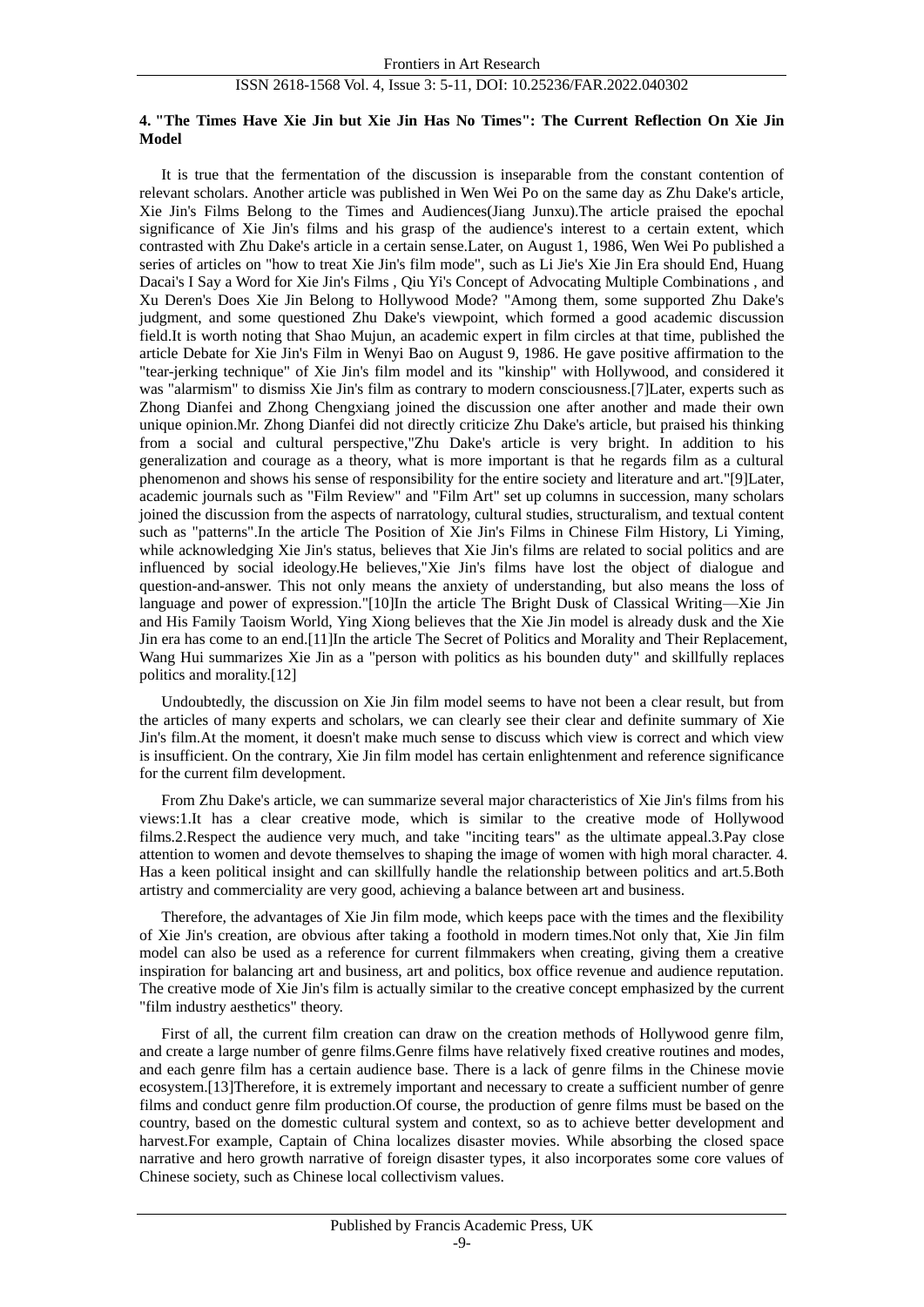Secondly, the current film creation should pay full attention to the audience, take the "beauty of ordinary people" as the creative concept, and be based on the people and rooted in the times.At present, there is no doubt that it is the audience that determine the film's performance (such as box office, word of mouth, dissemination, etc.). Therefore, when creators fully respect the audience, they are fully respecting their own creations, and they are also consciously making progress in the process of the times.The current film creators can learn from the experience of the "tear-jerking mode" in Xie Jin's films, deeply explore the audience's aesthetic preferences, fully grasp the plot points that the audience can be rendered and moved, and take the audience's recognition and resonance as the starting point and foothold of creation.Films such as Dying to Survive, A Cool Fish and Nezha: Birth of the Demon Child are all created in accordance with relatively complete drama structure. The elements of growth, success and helplessness in the content of these films are also realistic problems faced by the majority of audiences.It is precisely because these films are aimed at "tear-jerking" that they become excellent works.

Finally, the current film creation should fully deal with the relationship between artistry and commerciality, artistry and politics,and directors should try their best to "produce within the system" when creating, so as to effectively reconcile personal emotions with market demand.Undoubtedly, for the current film market, works that are too artistic are not very competitive, but the director, as a writer, actually wants to express his ideas and emotions. Then, the contradiction between the author and the commerce, the author and the market will appear.To correctly handle this binary contradiction, we need to start with the correct creative method and follow a creative method of "film industry aesthetics" production concept. "During the process of film production, the emotional, intimate and egotistical experience is weakened. In contrast, the great importance is given to the rational, standardized, collaborative and normalized manner of working, so as to achieve the coordination and balance between the commerciality and artistry of film making, and pursue the consistency of aesthetics."[14]The correct handling between artistry and commerciality has been reflected in many "new power" directors in China, such as Wen Muye, Han Han and Zhao Wei. While expressing their own ideas, they also fully respect the audience and take "the beauty of ordinary people" as the production concept.They are a generation of technological survival, industrial survival and network survival. They show new characteristics different from previous directors in terms of subjectivity, film view, audience view, film aesthetic style and creative thinking."New Power" directors explored and gradually formed their own "film industry aesthetics" with Chinese characteristics and in line with the Chinese social system in industrial practice. They are the new force of the current Chinese film, but also an important force of the future of Chinese film.[15]

Taking Xin Yukun as an example, he skillfully controls the balance between art and commercial films, and achieves an organic fusion between narrative and expression.The superb narrative skills cast a mysterious veil on the film, and the ups and downs of the plot fully explain the word "suspense" and fully prove the importance and necessity of "the script is king".Xin Yukun has his own unique view of film and integrates his personal expression into the film. He also pays great attention to the communication between the works and the audience, which can make the audience have a strong resonance with the movie characters, show a kind of respect for "ordinary people", and present a kind of ordinary people's beauty.Xin Yukun has his own unique view of film and integrates his personal expression into the film. He also pays great attention to the communication between the works and the audience, which can make the audience have a strong resonance with the movie characters, show a kind of respect for "ordinary people", and present a kind of ordinary people's beauty.At the same time, his vision of focusing on reality has not changed. Using black humor to show the complexity of human nature, social class and other issues, constantly touching the dark side of human nature. Xin Yukun's film truly restores the life of the characters, revealing the sense of fate that little people cannot escape under the tide of the times.

At the same time, current film creation should correctly handle the relationship between ideology and art, and spread correct values while attracting audiences to watch. The "strategy that swings violently with changes in the political situation"[2]shown in Xie Jin's films is actually where the current film should learn and learn from experience.The current new mainstream films [16]such as Operation MeKong,Operation Red Sea and Wolf Warrior 2 have become the masterpieces of new mainstream films, through heavy industry production, spreading the mainstream concept of value like patriotism, collective consciousness, teamwork, focusing on the group in special occupation at meantime. The works such as Captain of China, My People My Homeland and The Bravest eulogize ordinary people and professional heroes, convey a new type of civilian consciousness and write a civilian style of noble aesthetics.